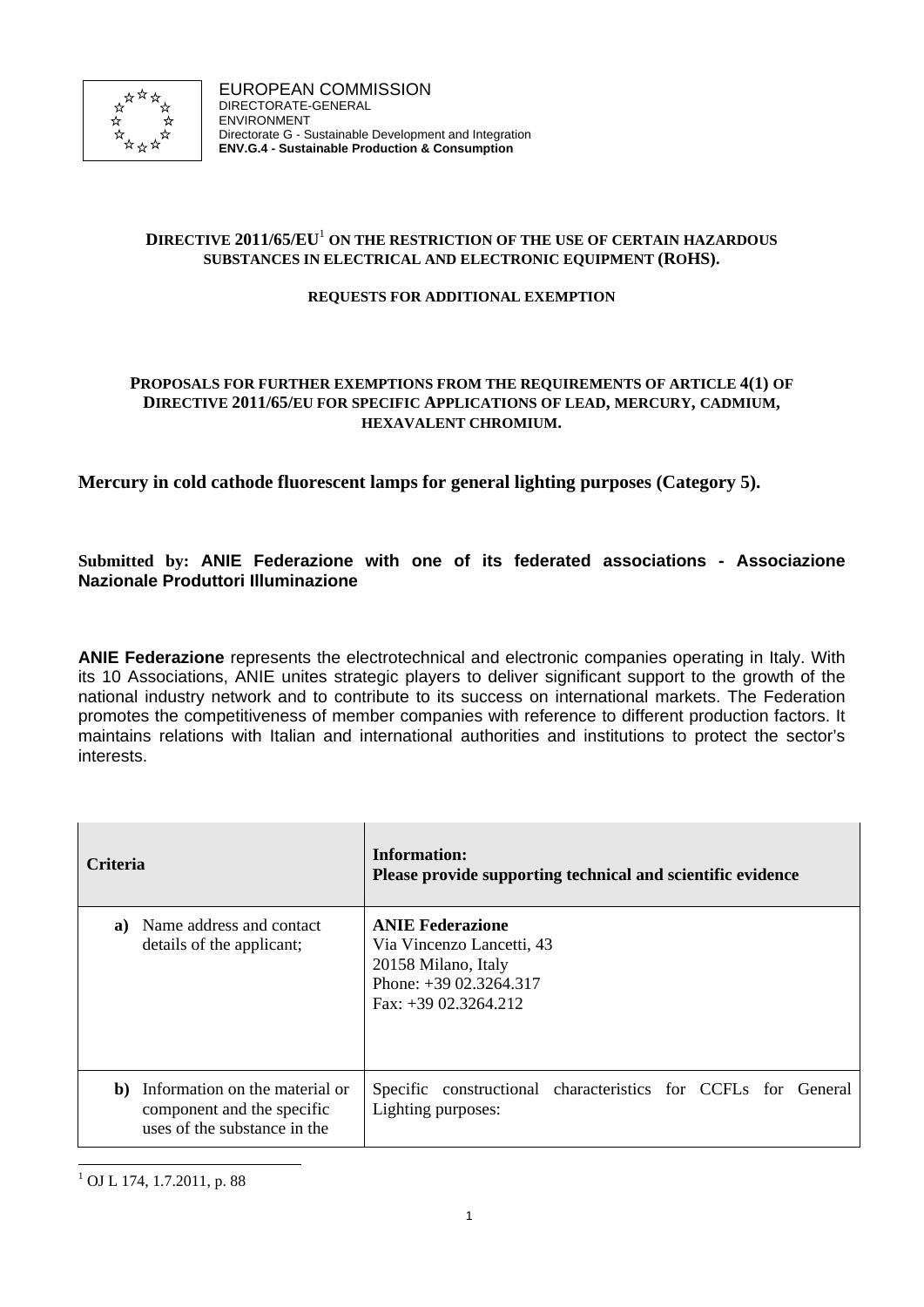| Criteria                                                                                                                                                   | <b>Information:</b><br>Please provide supporting technical and scientific evidence                                                                                                                                                                                                                                                                                                                                                                                                                                                                                                                                                                                                                                                                                                                                                                                                                                                                             |
|------------------------------------------------------------------------------------------------------------------------------------------------------------|----------------------------------------------------------------------------------------------------------------------------------------------------------------------------------------------------------------------------------------------------------------------------------------------------------------------------------------------------------------------------------------------------------------------------------------------------------------------------------------------------------------------------------------------------------------------------------------------------------------------------------------------------------------------------------------------------------------------------------------------------------------------------------------------------------------------------------------------------------------------------------------------------------------------------------------------------------------|
| material and component for<br>which an exemption, or its<br>revocation, is requested and its<br>particular characteristics;                                | 1. <b>Dimensions:</b> Lamps often are made to follow the profile of<br>the building / room structure and this imply that lamps will<br>have specific (and not standard) rounded curves (also with<br>small radius) on every geometrical axe. Diameters and<br>lengths varies a lot from case to case.<br>In most cases, diameters vary from 5 to 38 mm and length from<br>$0,5$ to $3 \text{ m}$ (and beyond).                                                                                                                                                                                                                                                                                                                                                                                                                                                                                                                                                 |
|                                                                                                                                                            | 2. Electricals: Current intensity in-between 20 and 200 mA in<br>order to emit the proper flux according to the intended use<br>and the dimensions of the lamps. Operating voltage varies<br>from $250$ V to $1500$ V. Lamp powers are mostly from 10 W<br>to 140 W. Approximately, the lamp power is the sum of<br>power absorbed by the two electrodes and by the discharge<br>tube which it is related to the diameter and to the rare gas<br>compound and its pressure.<br>3. Operating: The Colour of the light varies for different<br>application needs. The luminous flux can easily be between<br>400 and 10000 lm per lamp (for three-phosphor lamps).<br>Switchings do not affect CCFLs electrodes so these lamps<br>4.<br>are suitable for applications having high rate for (automatic<br>or manual) switchings as Corridors, Toilettes, Stores, Lifts,<br>5. Lamp life is longer than hot cathode fluorescent lamps and<br>not less than 50000 h |
|                                                                                                                                                            | CCFLs require mercury vapours mixed in rare gasses of the tube in<br>order to operate. "Electrons are emitted from an electrode colliding<br>with mercury atoms and so transferring energy to the atoms which<br>elevates them to an excited state. When these atoms fall back to their<br>original status they emit photons (packages of energy), normally not<br>in the range of visible light. Ultraviolet photons excite the fluorescent<br>powders, which are coated on the inside of the tube, with a high<br>degree of efficiency. As a result these emit visible radiation in a range<br>of colors. Lamps based on these principles and operating at low<br>internal gas pressure are called 'fluorescent lamps."                                                                                                                                                                                                                                      |
| verifiable and referenced<br>$\bf c)$<br>justification for an exemption,<br>or its revocation, in line with<br>the conditions established in<br>Article 5; | Cold Cathode Fluorescent Lamps for general lighting purposes<br>cannot be considered totally excluded from the RoHS Directive scope<br>because many of them are designed to operate with a voltage rating<br>not exceeding 1000 V (a.c.) and also when they are exceeding such<br>limit, the final appliance in which they have to operate will be<br>supplied by 230 V a.c., so the limitation for hazardous substances<br>would be applied to the whole luminaire. The existing exemption in<br>ANNEX III, $2(b)(4)$ may be applied but it does not cover fully the<br>needs for such lighting solution.<br>The existing exemptions seem have been issued after having studied<br>the situation relevant to the traditional lighting sources (for general                                                                                                                                                                                                    |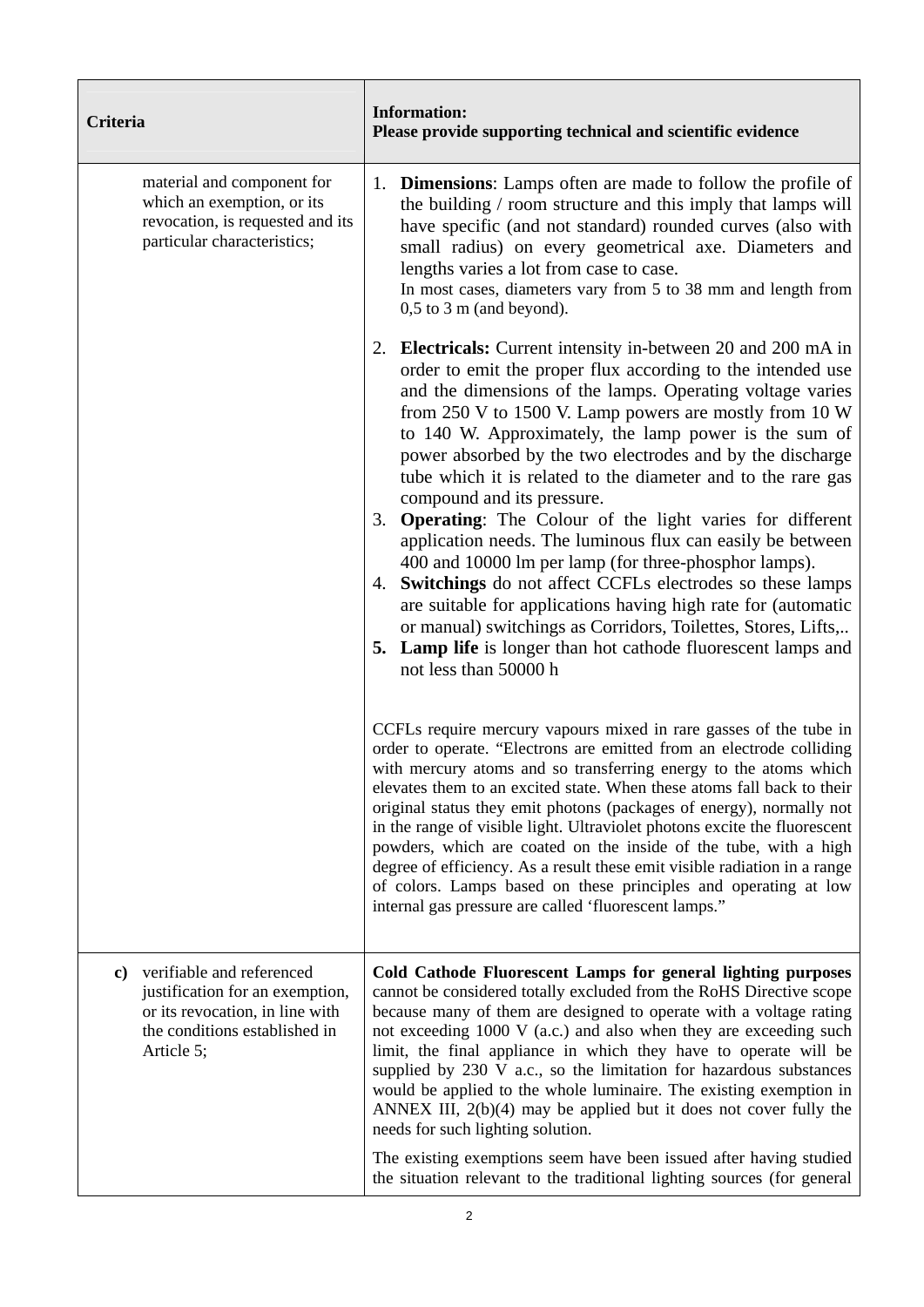| Criteria                                                                                                                                                                                                                                                                                                                            | <b>Information:</b><br>Please provide supporting technical and scientific evidence                                                                                                                                                                                                                                                                                                                                                                                                                                                                                                                                                                                                                                                                                                                                                                                                                                                                     |
|-------------------------------------------------------------------------------------------------------------------------------------------------------------------------------------------------------------------------------------------------------------------------------------------------------------------------------------|--------------------------------------------------------------------------------------------------------------------------------------------------------------------------------------------------------------------------------------------------------------------------------------------------------------------------------------------------------------------------------------------------------------------------------------------------------------------------------------------------------------------------------------------------------------------------------------------------------------------------------------------------------------------------------------------------------------------------------------------------------------------------------------------------------------------------------------------------------------------------------------------------------------------------------------------------------|
|                                                                                                                                                                                                                                                                                                                                     | lighting) and for CCFLs proper to have backlight in specific<br>application (e.g. LCD monitors). Such exemption does not allow to<br>CCFLs to have long length anymore.<br>The present proposal for a new exemption would be proper for this<br>kind of lamps which can contribute to optimize the energy balance in<br>lighting systems by their high lumen output, long life and robustness<br>with adding no mercury to the environment over than the traditional<br>lighting sources (on some cases even less), when considering the<br>issue by a LCA for the whole system.<br>Take into account the possibility to use more lamps of shorter length<br>$(1,5, m)$ in place of a 6 meters length CCFL, would reduce energy<br>efficiency of the entire equipment. The energy used would be<br>dissipated by electrodes bringing to higher energy consumes for<br>obtaining the same light intensity that could be obtained with a longer<br>CCFL. |
|                                                                                                                                                                                                                                                                                                                                     | Structural requirements should also be considered: use more lamps<br>aligned, within a path arranged for a single longer CCFL, necessarily<br>imply a greater encumbrance and more space for the installation of<br>the lighting equipment (than more hosting spaces, not always<br>available).                                                                                                                                                                                                                                                                                                                                                                                                                                                                                                                                                                                                                                                        |
| <b>d</b> ) an analysis of possible<br>alternative substances,<br>materials or designs on a life-<br>cycle basis, including, when<br>available, information about<br>independent research, peer-<br>review studies and<br>development activities by the<br>applicant and an analysis of<br>the availability of such<br>alternatives; | At present time do not exist alternatives to mercury to be used in<br>CCFL.                                                                                                                                                                                                                                                                                                                                                                                                                                                                                                                                                                                                                                                                                                                                                                                                                                                                            |
| information on the possible<br>e)<br>preparation for reuse or<br>recycling of materials from<br>waste EEE, and on the<br>provisions relating to the<br>appropriate treatment of waste<br>according to Annex II to<br>Directive 2002/96/EC;                                                                                          | Increasing the amount of mercury in CCFLs does not require any<br>change in the normal procedure for disposal, recovery, preparation for<br>re-use of these equipment in respect to usual treatments already<br>established to the purposes of the WEEE Directive 2002/96/EC.                                                                                                                                                                                                                                                                                                                                                                                                                                                                                                                                                                                                                                                                          |
| other relevant information;<br>f)                                                                                                                                                                                                                                                                                                   |                                                                                                                                                                                                                                                                                                                                                                                                                                                                                                                                                                                                                                                                                                                                                                                                                                                                                                                                                        |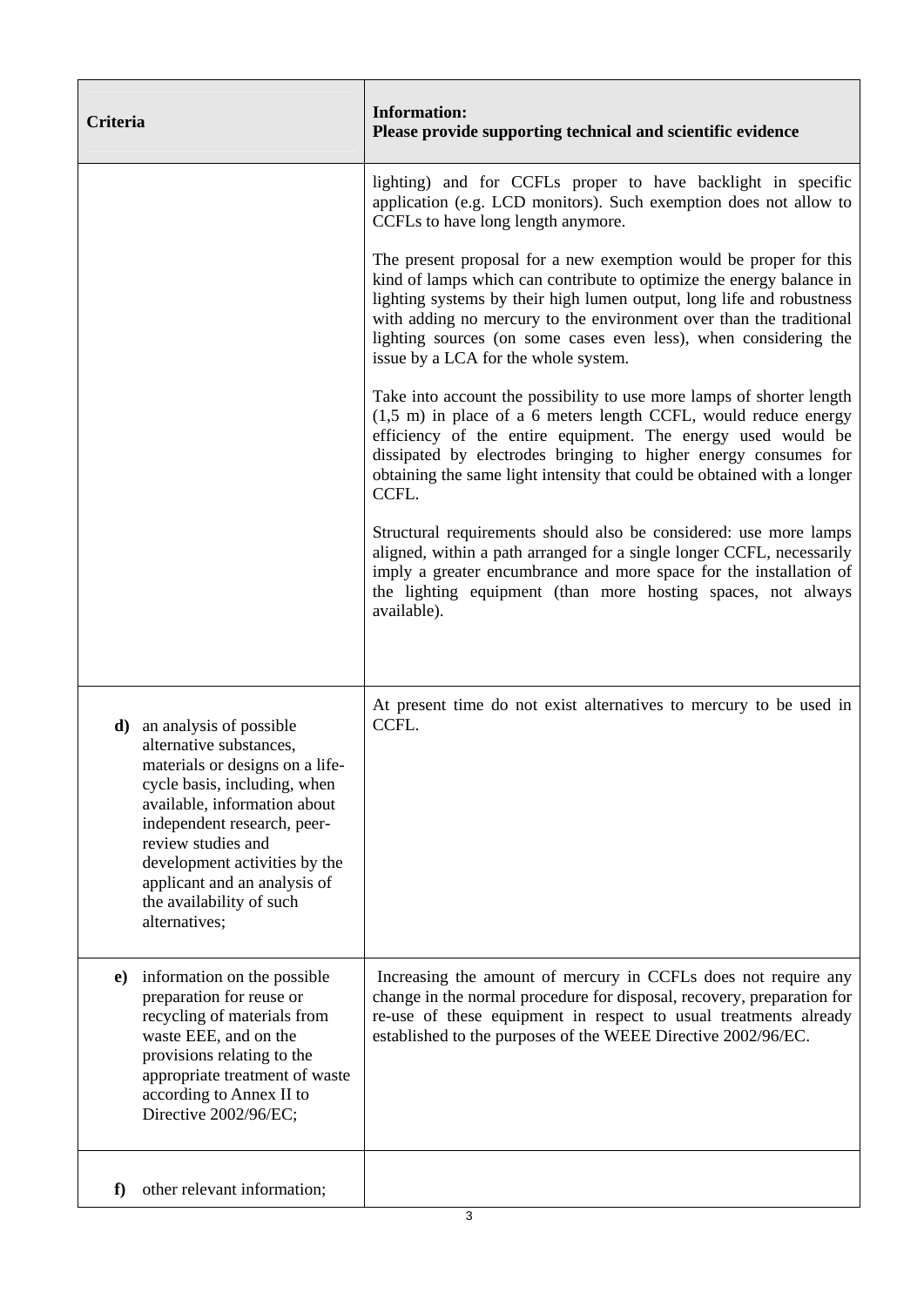| Criteria                                                                                                                                                                               | <b>Information:</b><br>Please provide supporting technical and scientific evidence                                                                                                                                                                                                                                                                                                                                                                                                                                                                                                                                                                                                                                                                                                                                                                                               |
|----------------------------------------------------------------------------------------------------------------------------------------------------------------------------------------|----------------------------------------------------------------------------------------------------------------------------------------------------------------------------------------------------------------------------------------------------------------------------------------------------------------------------------------------------------------------------------------------------------------------------------------------------------------------------------------------------------------------------------------------------------------------------------------------------------------------------------------------------------------------------------------------------------------------------------------------------------------------------------------------------------------------------------------------------------------------------------|
|                                                                                                                                                                                        |                                                                                                                                                                                                                                                                                                                                                                                                                                                                                                                                                                                                                                                                                                                                                                                                                                                                                  |
| the proposed actions to<br>$\mathbf{g}$<br>develop, request the<br>development and/or to apply<br>possible alternatives including<br>a timetable for such actions by<br>the applicant; | n.a.                                                                                                                                                                                                                                                                                                                                                                                                                                                                                                                                                                                                                                                                                                                                                                                                                                                                             |
| <b>h</b> ) where appropriate, an<br>indication of the information<br>which should be regarded as<br>proprietary accompanied by<br>verifiable justification;                            | n.a.                                                                                                                                                                                                                                                                                                                                                                                                                                                                                                                                                                                                                                                                                                                                                                                                                                                                             |
| $\mathbf{i}$<br>when applying for an<br>exemption, proposal for a<br>precise and clear wording for<br>the exemption;                                                                   | Cold Cathode Fluorescent Lamps for general lighting purposes<br>are very different, as per technical and constructional characteristics<br>and electrical values from the CCFLs to which the Commission<br>Decision n. 571 of $24th$ September 2010 refers in id. 3(a), 3(b) and<br>$3(c)$ ; such differences are because of applications (and users). The<br>proposal would be in line with the already agreed concept as in<br>$2(b)(3)$ "Non-linear tri-band phosphor lamps with tube diameter $> 17$<br>mm" and 2(b)(4) "Lamps for other general lighting and special<br>purposes" having a limit up to 15 mg which would become not<br>enough for lamp length above 1500 mm.<br>Therefore we propose to add to the Annex III the following new<br>exemption.<br>Mercury in cold cathode fluorescent<br>3(d)<br>$1,0$ mg per $100$ mm<br>lamps for general lighting purposes |
| a summary of the application.<br>$\mathbf{j}$                                                                                                                                          | attached<br>file:<br><b>RoHS</b><br><b>Exemption</b><br><b>See</b><br>proposals<br>for<br><b>CCFL_technical file.doc (point 1.)</b>                                                                                                                                                                                                                                                                                                                                                                                                                                                                                                                                                                                                                                                                                                                                              |

# **Additional guidelines**

To support your application, it may be useful to provide, in addition, an assessment of your application from an independent expert. These should be accompanied by information that will allow the Commission and TAC to be satisfied that the consultant is independent and is qualified to assess the application.